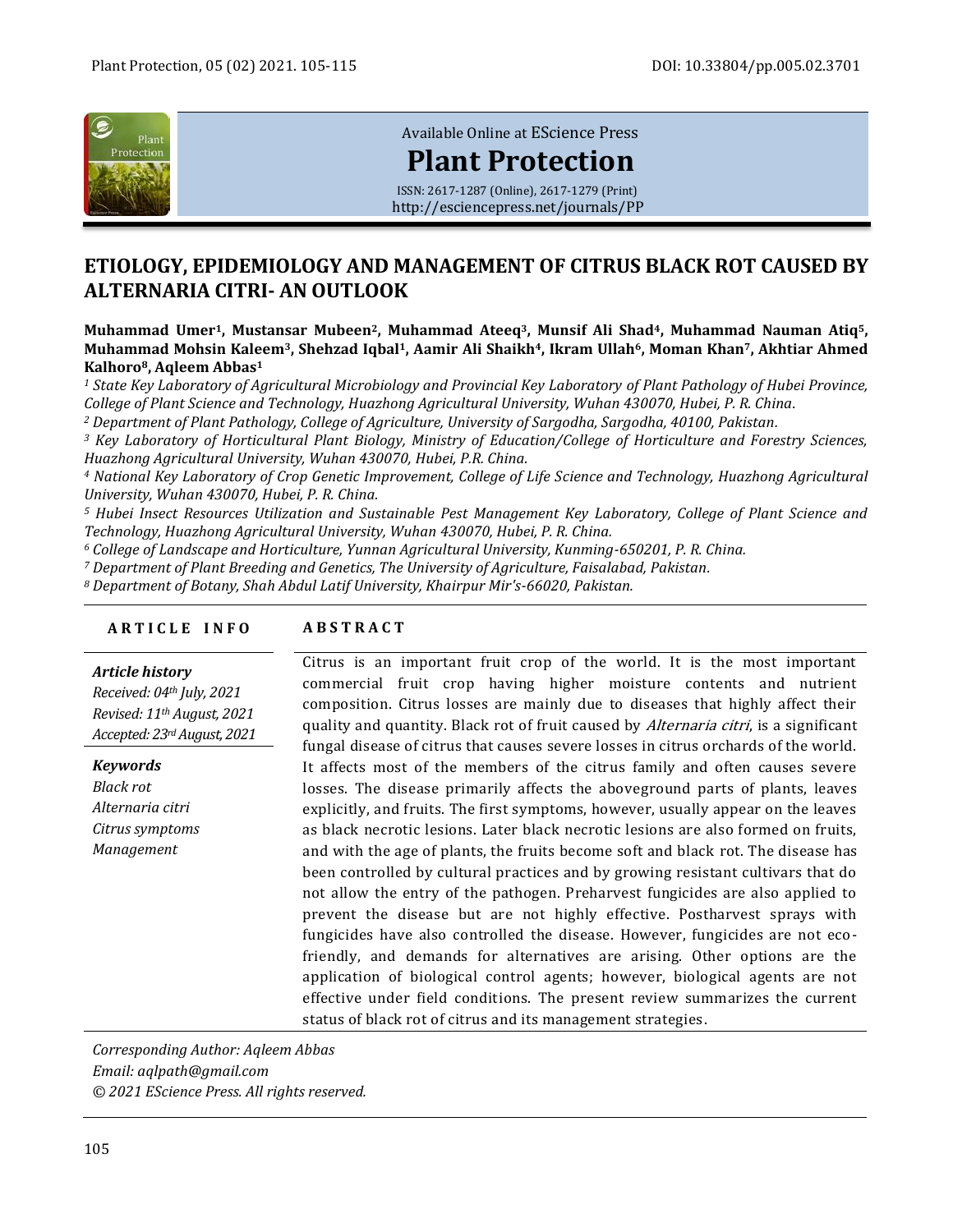The disease can severely affect citrus fruits. The fungus

## **INTRODUCTION**

Citrus is the most important commercial fruit crop having higher moisture contents and nutrient composition. Citrus fruit is a mix of acidic and sweet fruit that belongs to the family *Rutaceae,* generally from the genus Citrus. It attracts the consumer due to its refreshing taste and many vitamins A, B, and C. It is a perishable crop with low pH and is very susceptible to disease (Mubeen et al., 2015a). The common sweet oranges are widely grown and commercially important and constitute about two-thirds of orange production worldwide. The most popular orange varieties are the Navel and Valencia (Anwaar et al., 2020). The world with a total plantation area of 8.6453 million hectares giving 128 million tones production during the crop year 2018- 19 (Iftikhar et al., 2020). The harvesting of citrus is very critical, as the fruit may be affected by improper handling, transportation, storage, and marketing resulting in decay. The pathogenic fungi destroy the fruit by producing mycotoxins and make them unfit for consumption (Mubeen et al., 2015b). In the fresh fruit market, the infected fruits lose their commercial value. Many diseases attack citrus, and a large number of pathogens are involved causing serious economic losses. Fungi are destructive pathogens of citrus diseases (Singh. D. and Jain, 2004). Greening, canker, Tristeza virus, wither tip, slow decline (citrus nematode), gummosis, spreading decline (burrowing nematode), *Alternaria* brown rot, greasy spot, *Phytophthora* diseases, fruit blemishes, and postharvest decay are common diseases of citrus (Zaragoza and Alonso, 1975). Black rot of citrus is caused by *A. citri,* which causes serious economic losses in citrus production. Black rot of citrus is widespread and more severe in humid climates. The pathogen infects the leaves, branches, twigs, and fruits. It produces black necrotic lesions on twigs, young leaves, branches, and fruits. The fruit may dry and become black to brown in appearance (Smith et al., 1997). Timmer et al. (2000) introduced *Alternaria* black rot caused by *A. citri* in Florida citrus groves about 35 years ago. The disease was also reported in Australia in 1903 on Emperor Mandarins. It is still a mystery how this disease arrived in Florida, but it may develop locally from other *Alternaria* spp. or imported from other locations. *Alternaria* black rot has been reported in South Africa, Turkey, Israel, Iran, Spain, Italy, Greece, Brazil, Argentina, Peru, and Colombia. The disease occurs in other countries that grow susceptible varieties.

is present throughout the citrus-producing areas of the world. Fruits are susceptible to infection in mid-summer. In many countries of the world, citrus is damaged by *Alternaria* brown spot (Berraf-Tebbal et al., 2020; Timmer et al., 2000). Black rot of citrus is a fungal disease caused by *A. citri*. *Alternaria* mostly attacks citrus fruit. *Alternaria* rot is a postharvest disease and the most damaging in those areas where citrus is processed for juice because the juice is contaminated by masses of black fungal mycelium (Arras and Piga, 1995; Vitale et al., 2021). *Alternaria* is the most severe pathogen of citrus in India. It is reported that this pathogen is the cause of citrus fruit blemishes in India. This pathogen causes deep infection in many areas, and if no control measures are adopted, it may cause fruit decay. This disease is controlled by suitable cultural practices, proper irrigation, and chemicals (Peever et al., 2004). *A. citri* is an ascomycete fungal pathogen that causes black rot in citrus plants. Almost all species of citrus are susceptible hosts for this pathogen. Under an ideal environment, the host is more susceptible to this disease, especially in wet weather conditions that are more favorable for rapid growth. A black hypha is formed on the plant's surface, which shows the actual pathogen (Miri et al., 2018). The disease is usually controlled by different fungicides (Canihos et al., 1999). Mancozeb and copper-based fungicides are used to control the disease. However, due to their accumulation in the soil, copper-based fungicides may create health hazards. Various non-chemical control measures have been tested and found effective in controlling plant diseases. The mandarins are the loose-skinned oranges belonging to the species *Citrus reticulata* Blanco (Niaz, 2004). Kinnow demands a shorter crop season (December to April) at the start of winter. The production of citrus fruits in large quantities over a short harvesting period increases the risk of high postharvest losses. The postharvest losses are significantly higher and range 35-40% (PHDEB, 2006). The main problems of the citrus are the attack of the insects and pests and less production with inferior quality. The availability of the low quality of the nursery stock, disease-infected seeds, and poor cultural practices are the main causes for the underdevelopment of this sector (Alférez et al., 2003; Chen et al., 2020). Among all other crucial pathogens, *A. citri* also causes different pathogenic disorders in the foliage, fruits, and overall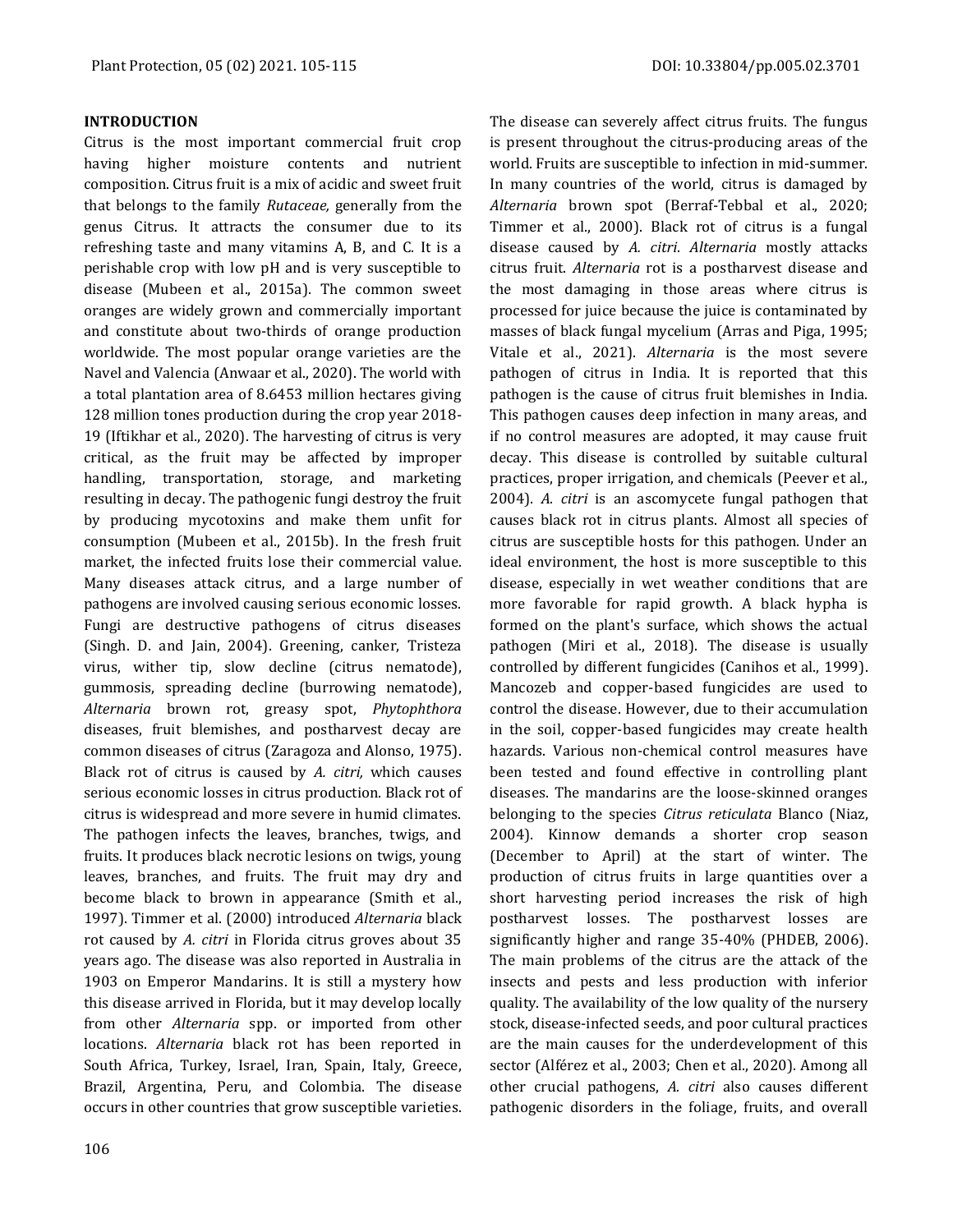canopy of the citrus, mainly including the rotting of citrus fruits (Ellis and Subramanian, 1968; Jaouad et al., 2020). In advanced stages of black rot of oranges, the internal rotting area expands and turns dark green or black. The condition may be aggravated by weather and the nutrient balance of the host. Depending on disease incidence and disease severity of the crop, proper management through chemicals should be done. The chemicals have the potential to manage the disease. The time and crop stage must be in mind at the application of chemicals. Among the chemicals, fungicides are the most widely used for the control of this disease. Normally three fungicidal applications per season may be required to manage the disease, especially if leaves are highly infected from the previous inoculums. Start spraying before the flowering stage, during the seasonal flush of leaves with a second application at petal fall and a third when fruit formation starts (Neal, 1991). The availability of fungicides that have post-infection activity can enhance the flexibility of growers in the management of these diseases (Bushong and Timmer, 2000). The chemical control method has been used in many areas. People mostly prefer chemical control because of its efficiency and fast action(Jeger and Plumbley, 1988).



Figure 1: Symptoms of black rot on the leaves and fruits.

#### **Disease cycle and transmission**

*A. citri* has no sexual spores but germinates by asexual spores called conidia (Figure 2). The conidia production begins in ten days and continues up to fifty days after symptom appearance on fruit. The conidia are spread by air and rainfall. Conidia can infect the leaf within 12 hours.

Reasonable control of *A. citri* was obtained using copper and mancozeb fungicides. Mondal et al. (2007) tested different plant extracts against *Alternaria* spp. The tested pathogen was sensitive to *Acorus calamus* extract. Riaz et al. (2012) evaluated different methanolic plant extracts against *A. citri* and found extracts have great potential to manage the *Alternaria* spp.

#### **Symptomatology**

Symptoms may appear in 20-24 h after infection, and the lesions continue to expand and cover a large leaf site. No external signs or symptoms are visible on the fruit until it is attacked at the stalk end. The observable symptoms and signs appeared on the surface after fruit drop because the fruit becomes detached from the stalk end. The fruit becomes softened and black rot develops leading to further infection. This pathogen causes the disease, which infects the leaves, branches, and twigs. It produces black necrotic lesions on twigs, young leaves, branches, and fruits. The pathogen has a host-specific toxin that may spread through the lesions, resulting in the twigs dieback or the leaf drop. The fruit lesions vary from small dark necrotic spots to giant sunken pockmarks that reduce the fruit value in the fresh market (Figure 1) (Anwaar et al., 2020).



They can enter the leaf by stomata or from the top of the leaf by using appressorium. The disease can be avoided by keeping the fruit and plant healthy (Farooqi et al., 1981). **Epidemiology**

*A. citri* is found in hot semi-arid areas compared to humid areas. In many areas, fruits are susceptible to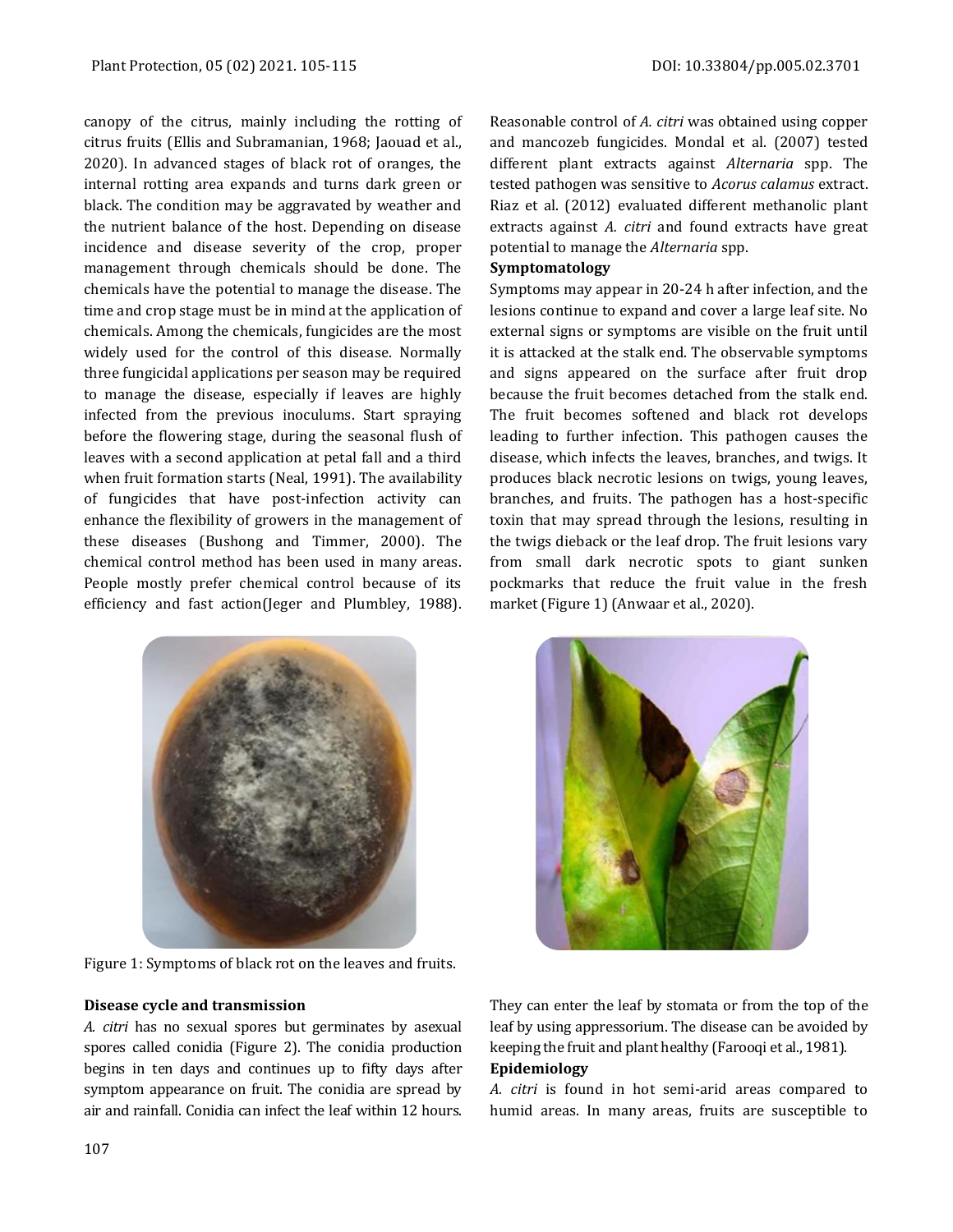infection in mid-summer. Fruit may be susceptible for much longer in cooler climates (Hendricks et al., 2020). *A. citri* can grow between 15-35°C with 25°C as the ideal temperature for growth (Long and Roberts, 1958). It mainly infects stressed and overripe fruits. The exposed healthy fruit tissues increased the chance of infection from diseased fruits by having a cut or wound for the pathogen to enter. Infection begins soon after the entrance of the pathogen into the susceptible host. Black rot is the cause of severe losses of citrus fruits when stored. The pathogen damages the internal tissues of the host and causes decay, and fruit may drop prematurely. In many semi-arid and arid areas, the temperature cools down at night when dewdrops appear, and the temperature goes below to optimum level. *Alternaria* produces a large number of conidia and needs a wet



Figure 2: Microscopic (100X) view of conidia of Alternaria citri.

period for infection. These conidia disperse and germinate on the host and continue their development (Rotem, 1994). In large humid areas, such as Brazil, Colombia, and Florida, the temperature along with rainfall causes high susceptibility in plants to cause the infection by *A. citri*. The occurrence of black rot during storage is due to low temperature and is highly significant at all storage temperatures (Rippon and Morris, 1981). *Alternaria* is an active saprophyte. It grows on dead citrus tissue during wet weather conditions. The fungus produces airborne conidia during growing periods (Verniere et al., 2003). These spores germinate to develop fungus from the bottom of the fruit and cause decay. The pathogen quickly enters the fruit after the splitting of tissues. Entrance of the pathogen into the fruit becomes easy when splits of tissue occur.



## **Management**

The pathogen decreases the quality and nutrient values of fruits. Another complication with black rot is the potential delay in harvest time (Kaplan and Dave, 1980; Naqvi, 2004). Depending on disease incidence and disease severity of the crop, proper management through chemicals should be done. Without appropriate management, the pathogen can lead to huge losses. The 10-30% of citrus crops were lost in California due to *A. citri*. In India in the mid of 1988-90 about 20% of mandarins were lost in transport due to *A. citri*. *A. citri* is present in areas that store and produce citrus. *A. citri*  infects citrus through wounds on the surface or by the end of the stem from the stylet location (Ahmad et al., 1997). Pathogen produced a key enzyme known as endo

polygalacturonase (endoPG) that is highly significant in the pathogen's success. It helps the pathogen to take over the plant's nutrient source. *A. citri* cannot produce endoPG because it is unable to penetrate through the cell wall. The water loss is controlled by wax treatment or using certain lining materials (Farooqi et al., 1981).

## **Chemical control and its mechanism**

Fungicides have proved unhelpful in stopping the infection of citrus fruits. Chemical control methods are commonly used on fruit crops because the value of the produce earned usually offsets the relatively expensive inputs in terms of machinery, material and labour, and storage and transportation, which are needed. The chemical control method is the most effective control in many areas. People mostly prefer chemical control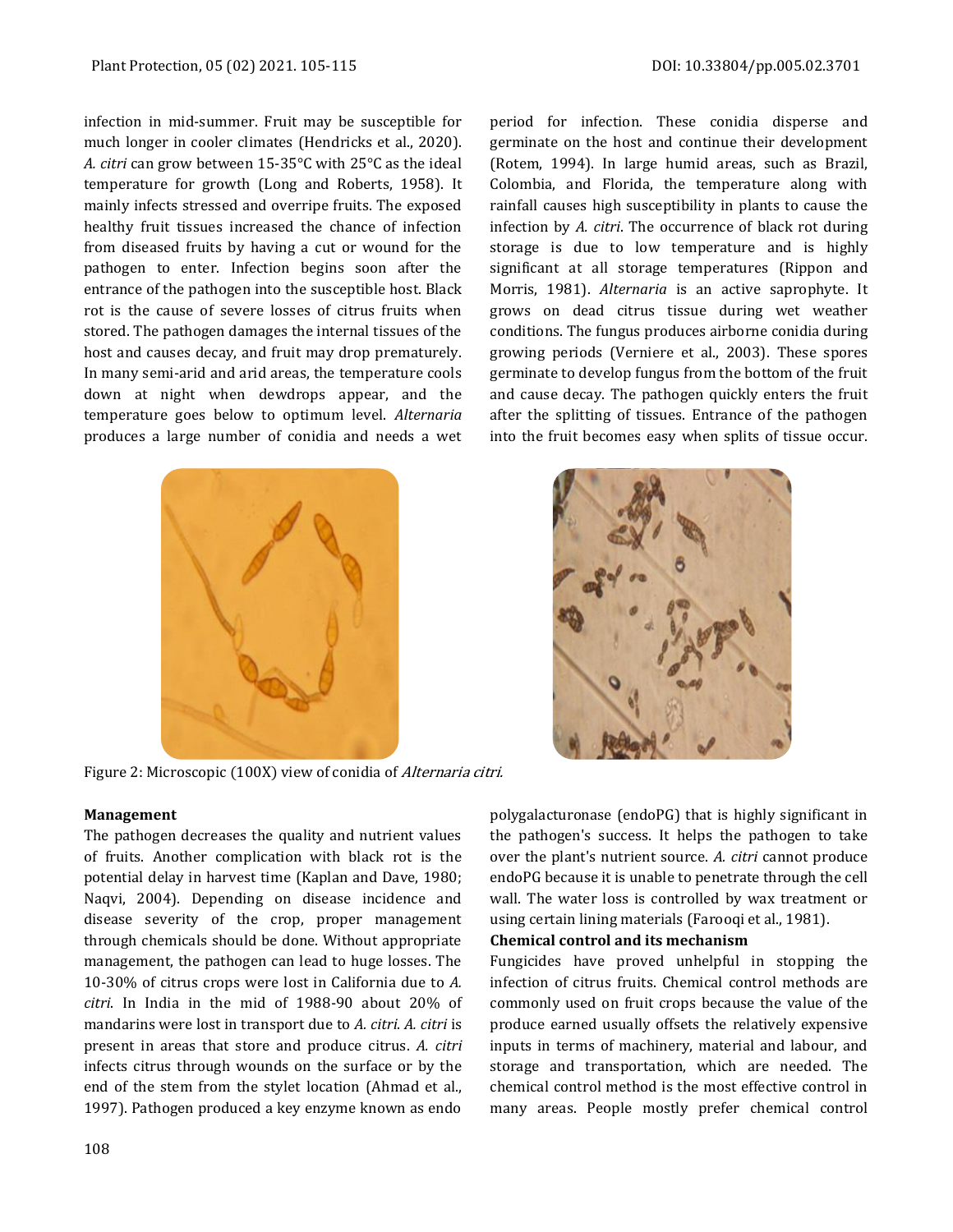(Jeger and Plumbley, 1988). From 1945 onwards, a massive number of synthetic fungicides with many new modes of action became available. These fungicides were much efficient and quick in action. The new spraying system was also adopted to exploit their curative, preventive, and eradicative properties. These fungicides are developed in a specific range. Szkolnik (1978) developed four main times for application treatment based on the fungicidal efficacy of fungicides of the active substances. The first of these is called 'protection,' i.e. before infection; the second is called 'post-infection, or just after infection; the third is called 'pre-symptom', i.e. applied until symptoms appear; and lastly, the fourth, called 'post symptom, where a treatment can be used after symptoms have appeared. The time and crop stage must be in mind at the application of chemicals. Among the chemicals, fungicides are the most widely used for the control of this disease. Usually, three fungicide applications per season may be required to manage the disease, especially if leaves are highly infected from the previous inoculums. Start spraying before flowering starts, during the seasonal flush of leaves, with a second application at petal fall and a third many weeks after fruit formation started (Neal, 1991). Application of adequate amounts of plant macronutrients can stop plant stress (Farooqi et al., 1981). The product that contains or produces salicylic acid and phosphates significantly reduces the disease severity. These materials have some promising combinations with systemic fungicides (Cobb, 1903). Fruits must be protected from mid-summer infection. The infection after that period is not much damaging because disease levels are usually low and lesions are small. As a result of late infection, black lesions may occur in Israel and induce fruit drop (Masunaka et al., 2000). It is essential to protect spring flush to build up the high infection in fruits. In the areas where rainfall is high, it is necessary to control the disease periodically. Timmer et al. (2000) reported that fungicides effectively managed *Alternaria* black rot of citrus.

## **Application of pre-harvest fungicides**

Fungicides can be applied as a pre-harvest spray (Benlate), with bin drenchers as an initial treatment of fruit on arrival and on the packing-house line (thiabendazole or TBZ). Types of fungicides and application methods used in the packing sheds vary. The latter may include dipping/drenching, inline flood, inline controlled droplet application (CDA), and mixing with

wax. Timmer et al. (2000) determined the number of fungicidal applications needed to manage severe infestations. In the worst cases, the first spray should be applied when the new flush is 1/4-1/2 of full expansion to prevent *Alternaria* on the spring flush. It is not economical to try management of the disease in late summer. In Brazil, 3-5 sprays are given for citrus orchards against blemishes of diseases. Some species of citrus acquire resistance against certain fungicides. Triazole group fungicides are the best choice against fungal diseases of citrus. The significant advantage of these fungicides is that no host resistance has been observed against these fungicides. Score and tilt are most widely used in the world and are much effective against *Alternaria* black rot. In Brazil, the specific action of these fungicides has been studied and found to have much specific in their mode of action (Nalumpang et al., 2002). There is a great need to investigate different methods and fungicides that could control black-rot in stored citrus fruits. It is reported that *A. citri* rot can significantly be controlled by applying imazalil, tridemorph, or gauzatine (Rippon and Morris, 1981). Fungicides were evaluated for control of *Alternaria* black rot caused by *A. citri*.

In most cases, three fungicide applications were made to susceptible tangerines or tangerine hybrids from March to May. Iprodione (Rovral), captafol (Difolatan), chlorothalonil (Bravo), azoxystrobin, and copper fungicides provided control of *Alternaria* black rot. Neem oil (Trilogy) was effective in some tests but not in others. Tebuconazole (Folicur), fosetyl-AI (Aliette), propiconazole (Tilt), captan, thiophanate-methyl, and benomyl (Benlate) were ineffective against *Alternaria* black rot of citrus. Benomyl, ferbam (Carbamate), fluazinam, fenbuconazole, tebuconazole, thiophanatemethyl + ziram, kresoxim-methyl, and copper fungicides reduced the severity of the disease. Iprodione, fosetyl-AI (Aliette), and Neem oil (Trilogy) were ineffective for disease control. Those fungicides are also much effective against the control of citrus fruit rot. Protectant and systemic fungicides are used against citrus black rot (Zitko and Timmer, 1998).

## **Application of post-infection fungicide**

Some fungicides such as fenbuconazole and azoxystrobin were effective as protectants and postinfection sprays for citrus rot. These types of fungicides are also similarly much effective for foliar fungal pathogens of many fruit crops. The thiabendazole and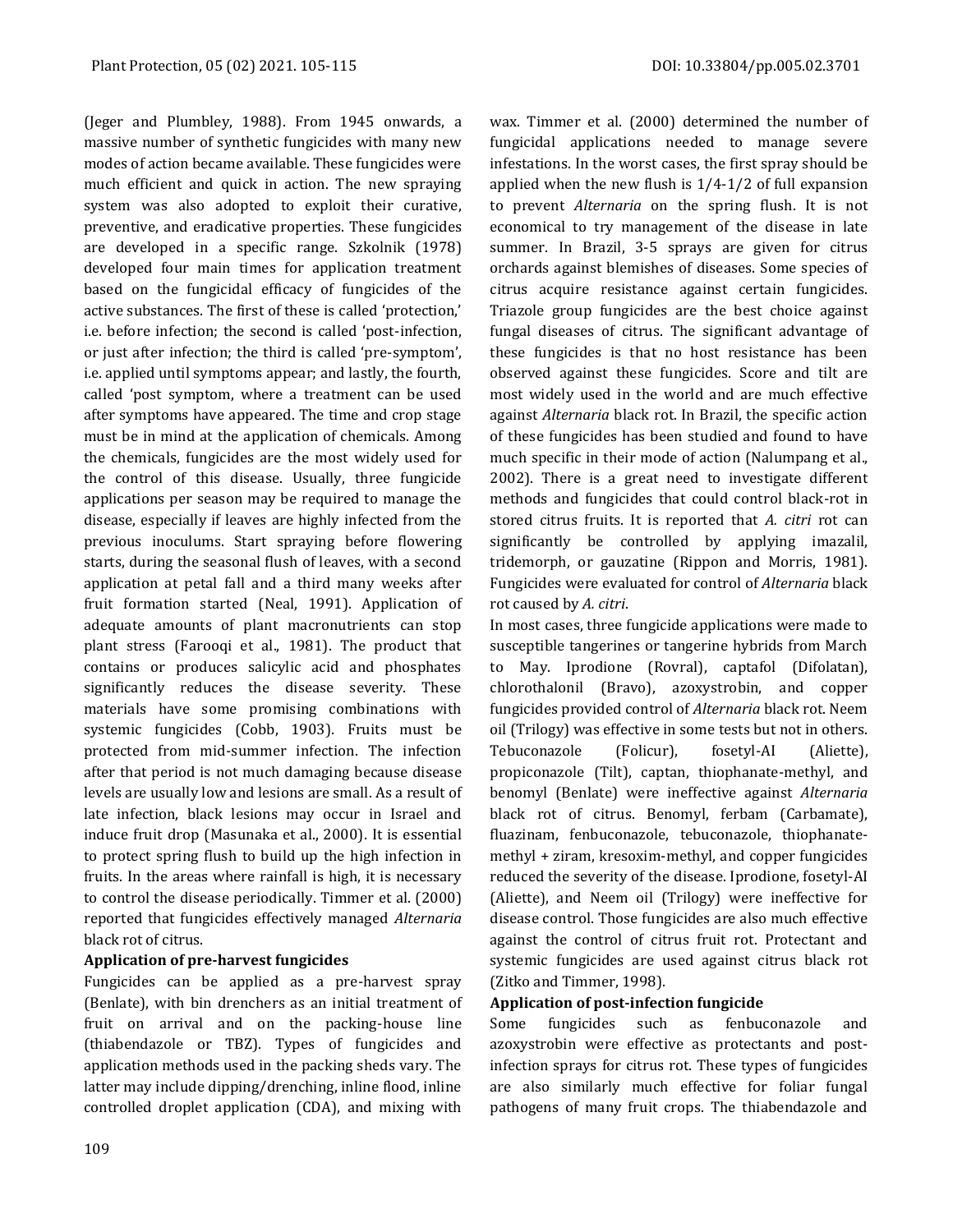imazalil treatments applied at 5°C reduced chilling injury. They inhibited the decay of grapefruit more effectively than when these fungicides were applied at room temperature, suggesting that the relationship between fungicide activity and temperature may be complex. Moderate control of *Alternaria* brown spot was obtained using copper and mancozeb (Zitko and Timmer, 1998). Mancozeb applied at 2-weekly intervals was the most effective spray program followed in order of efficiency by the program using maneb plus zinc oxide, and mancozeb applied at 3-weekly intervals. Iprodione and tebuconazole were not particularly effective in this evaluation, although they performed significantly better than the control treatment (Swart et al., 1998). Chemical named 2,4 dichlorophenoxyacetic acid (2,4-D) + gauzatine effectively controls the rot in oranges (Gillespie, 1981). Antibiotic F also effectively checked the sporulation in the artificially inoculated fruit (Farooqi et al., 1981). Swart et al. (1998) reported the efficacy of different fungicidal groups by comparing copper fungicide with mancozeb for their potential to control *Alternaria* black rot on citrus. Different variables were used for comparing the effectiveness of fungicides in order of importance. The exportable percentage of fruits is not a reliable variable parameter for comparing treatment efficiency. During 1992-93, evaluations of iprodione, procymidone, and difenoconazole exhibited promising control of the pathogen. Moderate control of *A. citri* was obtained using copper and mancozeb fungicides. This disease caused extreme leaf drop and defoliation or necrotic spots on citrus fruits. The basic purpose of this work was to evaluate the brown spots chemical control and the appropriate dosage of fungicide to manage it properly. The split-plot was applied with ten treatments and three doses of fungicides with five replicates. The fungicides included pyraclostrobin, azoxystrobin, trifloxystrobin + propinebe with two applications followed by three applications of mancozeb, trifloxystrobin + propiconazole, difenoconazole, iprodione, trifloxystrobin + tebuconazole with two applications followed by three applications of copper, copper + oil, and control without adding any fungicide. Among the tested fungicides, treatment with trifloxystrobin + propiconazole proved to be more effective. Katoh et al. (2006) reported that *A. citri* causes *Alternaria* black rot, a postharvest fruit disease on a broad range of citrus cultivars. *A*. *citri* causing the *Alternaria* black rot disease in many hybrids of tangerines throughout the world. They aimed to identify species of plants that have antifungal properties against *A*. *citri*. For that purpose, extracts were prepared from barks, flowers, leaves, and stalks collected from 105 plant species from Brazil. Extracts were tested for activity against the fungus *A. citri* under *in vivo* and *in vitro* conditions. The results obtained in vivo and in vitro recommended that the fungal growth test with the 96 well polypropylene plates looked to be suitable for selecting the potential plant species for testing new methods to manage black rot of citrus. The effect of plant pathogenic fungi viz. *A. citri*, *Aspergillus flavus, A. niger, Fusarium oxysporum,* and *Rhizoctonia solani* by the leaf, stem, and roots. Sastry et al. (1989) reported that Bavistin, Difolatan, and Thiram inhibit *A. citri*. Pampanagouda (2000) reported that benomyl and thiophanate methyl proved the best result against citrus blemishes. Bordeaux mixture is widely used as a protector against all fungi. Non-systemic such as mancozeb has been found to inhibit the pathogen. The use of triazole fungicides is now increasing because they are target-specific (Sawant and Sawant, 2006). Recently some strobilurin fungicides were reported as more effective for managing *Alternaria* brown spots (Timmer et al., 2000). In the strobilurin group, Pyraclostrobin and Azoxystrobin have proved effective than trifloxystrobin. Strobilurins are much specific in that they are the single site of action fungicide (Sierotzki et al., 2000). They provide much resistance and can alter with many other products. The strobilurin fungicides are more effective and safer than the others and show promising results against many destructive pathogens. Copper fungicides have the best control and are mostly used to control *Alternaria* disease in Florida (Timmer et al., 2000).

## **Copper-based fungicides**

Copper fungicides provide reasonable control against diseases when they are applied timely. When they are applied at high temperatures, they may cause the stippling of fruit. So these should be used with caution. Other fungicides that are much effective in Israel are triazole, dithiocarbamates (Sadowsky et al., 2002).

#### **Foliar fungicides**

Foliar fungicides are mainly used for the control of this disease. In areas where *Alternaria* is in much severe form, systemic fungicides are needed to produce food with good qualities. The application of the fungicides depends upon climatic conditions (Ferreira et al., 2020). Three to 10 applications of fungicides may be required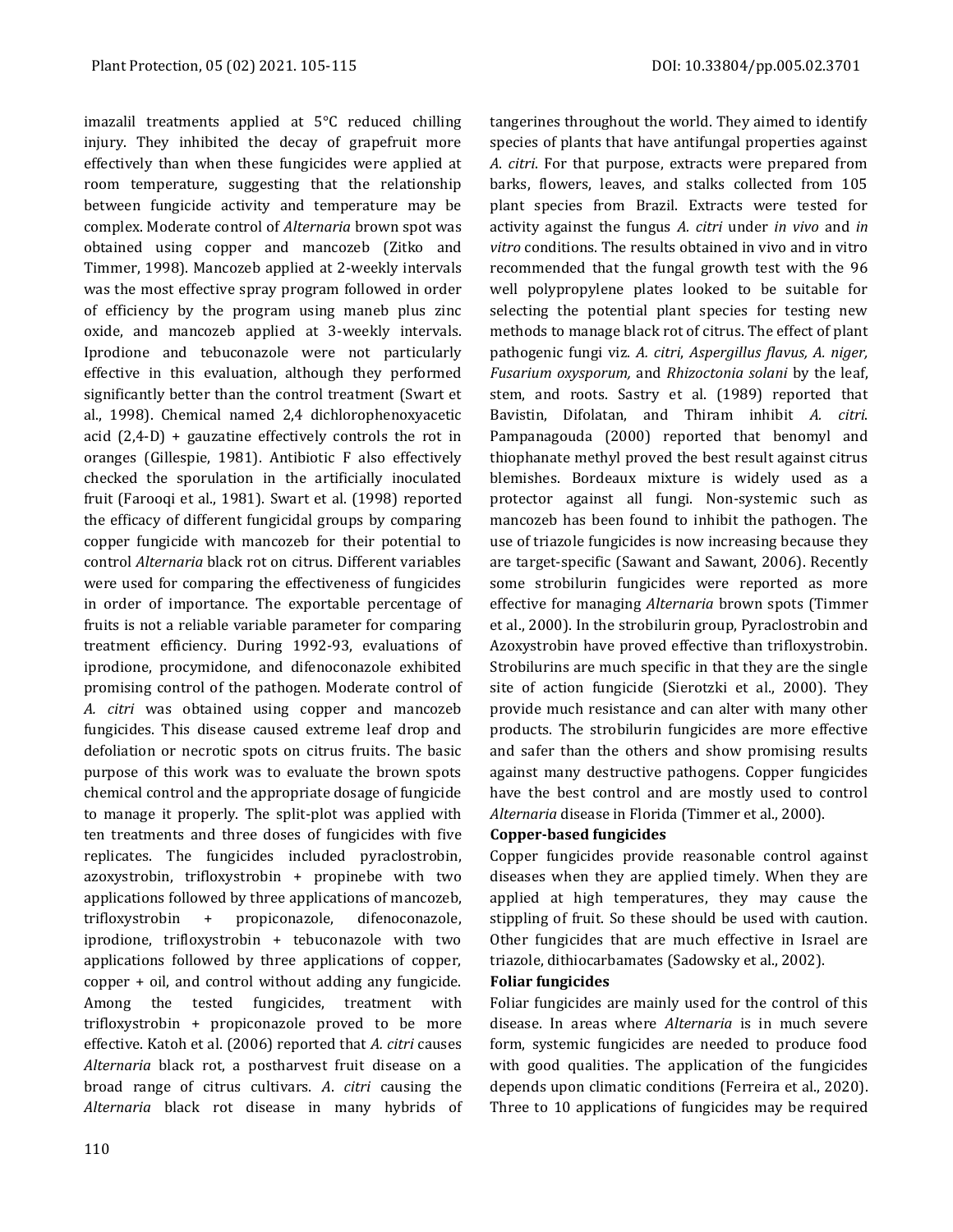in different climatic conditions (Canihos et al., 1997; Canihos et al., 1999). Fungicides should be used at the proper timing of crop. Difenaconazole can be used as a spray for the control of *Alternaria* spp. Two applications of fungicides should be made, one at the time of petal fall and a second 3-4 weeks later. It is much effective and will provide some control of the disease. Usually, these two sprays are enough for proper disease control. More application should be required where effective management is needed when the incidence of the disease is much high (Diepenbrock et al., 2020). The damage caused to the citrus trees by lime Sulphur was often large (Mills, 1947). Attention was diverted to developing less toxic and more suitable fungicides than inorganic fungicides (copper, sulphur, and mercury). The new fungicide dithiocarbamate was formed in 1936. That was the age of synthetic organic fungicides (MacHardy et al., 2001).

Captafol has a high effect and hence is restricted. Only some application is needed for reasonable control. The problem with this product is that it is not still registered in many areas due to health concerns. Another chemical, iprodione, is also very effective for managing disease (Zitko and Timmer, 1998), but against this, chemical resistance has been developed in Israel (Solel et al., 1996). There is a wide range of fungicides that are approved and used to manage foliar fungal diseases of citrus trees. Some protectant fungicides, such as chlorothalonil, dithiocarbamates, and captan, have been approved for many years. These fungicides are much specific in their action. Now protectant fungicides are used in large areas and are much effective, but the problem is that these have not a prolonged effect. Some pathogens adopt resistance against these fungicides (Szkolnik, 1978, 1980).

## **Systemic fungicides**

The systemic fungicides are mostly recommended against foliar fungal diseases. The systemic fungicides have a broad action and give the best result than any other fungicides in foliar fungal diseases. During the late 1960s and 1970s, systemic fungicide benomyl was confirmed to have post-infection activity and was thought to reduce inoculum of several foliar fungal diseases of deciduous fruits trees (Wilcox, 1990). Azoxystrobin (Amistar 250) and extract of grapefruit (Biosept 33 SL) *in vitro* for their effectiveness to inhibit the linear growth of *A. citri*, *Botrytis cinerea, Fusarium avenaceum, F. culmorum, F. equiseti, F. oxysporum,* 

*Rhizoctonia solani* and *Trichoderma hamatum*. The azoxystrobin (0.05-0.1%) and grapefruit extract (0.1- 0.2%) were applied in different concentrations. The studies made use of a Petri dish method recommended for testing fungicides in laboratory conditions. Extract of grapefruit was more effective than azoxystrobin. The extract of grapefruit inhibited the growth of *A. citri, B. cinerea, R. solani* and *T. hamatum* after four days and was the most effective after 12 days of the experiment. During the late 1970s, SBI fungicides were established and subsequently approved for use on many fruit crops. Some fungicides, such as triforine, tebuconazole, fenarimol, fenbuconazole, and propiconazole have protectant and localized systemic action in the apoplast. SBI fungicides have post-infection action and give the best control.

## **Sterol biosynthesis-inhibiting SBI fungicides**

SBI fungicides may prevent sporulation and thus reduce the chance of disease (Zitko and Timmer, 1998). Strobilurin fungicides are modern fungicides and have been developed more recently. Some strobilurin fungicides have been registered for use on fruit crops. The strobilurin fungicides also have locally systemic action in the cuticle and leaf boundary areas and postinfection against many kinds of foliar fungal diseases (Kuramoto and Yamada, 1975). No sterol-biosynthesisinhibiting (SBI) or strobilurin fungicide has ever been approved to manage foliar fungal diseases of citrus.

On the other hand, in contrast to the condition for citrus, there is a wide range of fungicides approved and used to manage foliar fungal diseases of many deciduous trees and small or big fruit crops. Some protectant fungicides, such as chlorothalonil, dithiocarbamates, and captan, have been approved for many years. These fungicides are much specific in their action. Now protectant fungicides are used in large areas and are much effective, but the problem is that these do not have a prolonged effect. Some pathogens adopt resistance against these fungicides (Szkolnik, 1978). Sastry et al. (1989) reported that bavistin, difolatan and thiram inhibit the pathogen. Pampanagouda (2000) said that benomyl and thiophanate methyl gave the best results against citrus blemishes. Bordeaux mixture is widely used as a protector against all fungi. Mancozeb, as non-systemic, was also found to inhibit the pathogen. The use of triazole fungicides is increasing because they aretargetspecific (Sawant and Sawant, 2006).

Another possible approach to control citrus postharvest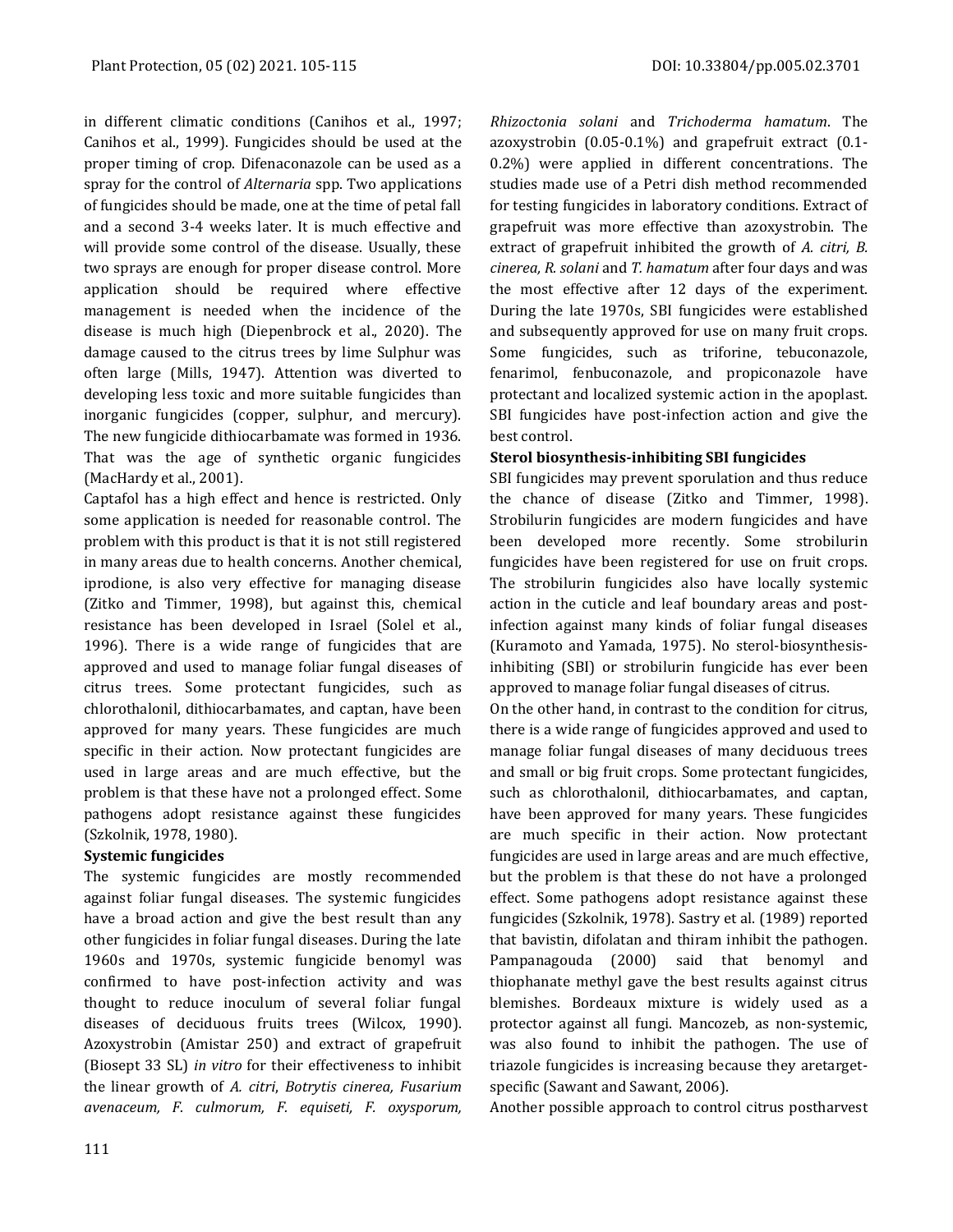diseases involves the application of natural chemicals. Several researchers have reported antimicrobial activity of plant extracts and essential oils that can meet the requirement for non-hazardous eco-friendly treatments to control citrus postharvest diseases. The proper amount of fungicide is applied and avoid excessive doze. Usually, two to three sprays are enough for proper control. Folpet and carbendazim proved best against citrus diseases (Mondal et al., 2007). Other than chemical controls, many different methods are effective in disease management. One of the alternatives is applying environmentally friendly allelochemicals and showing promising results (Hasan et al., 2020). Riaz et al. (2012) stated that many plant extracts or allelochemicals show broad-spectrum activity against pathogens. Such products are more attractive alternatives to synthetic chemical pesticides because they pose a minor environmental threat or human health. The use of plants as pesticides has been practiced since time immemorial. Masunaka et al. (2000) tested *Acorus calamus* L extracts with different concentrations (0.01-0.15%) on PDA for antifungal activity against *Alternaria* spp isolated from the leaf spot. The results indicated that the pathogen examined was sensitive to *A. calamus* extract. The tested fungal growth was inhibited at the concentration of 0.10% upward. Riaz et al. (2012) evaluated the antifungal activity of some plants species extracts against *A. citri.* Methanolic sections from different *Polygonum perfoliatum*, *Cymbopogon citrates, Lantana camara* and *Mimosa pudica* were evaluated for potential antimicrobial activity against *Alternaria* strains. They reported that these plants could find natural bioactive products that can play an essential role in developing new pharmaceuticals. They concluded that aqueous and methanol extracts of *Aloe vera, Polygonum pe foliatum, Cymbopogon citratu, Lantana camara,* and *Mimosa pudica* possess the ability to inhibit the growth of *A. citri*. Riaz et al. (2012) carried out *in vitro* studies to evaluate the antifungal activity of *Aloe vera* shoot extract in aqueous and organic solvents against few pathogenic species of genus *Alternaria* viz., *A. alternata, A. citri,* and *A. tenuissima*. The assessments revealed that *Aloe vera* contained substantial antimicrobial efficacy. The aqueous shoot extracts caused significant inhibition in the growth and biomass production of the three tested fungi. In the case of n-hexane extraction, the inhibitory effect was variable with the applied concentration.

## **Use of resistant cultivar**

The use of resistant plants is the most secure way to manage the disease. Resistant plants are produced by breeding hybrid cultivars to avoid infections (Long and Roberts, 1958). Many resistant varieties of citrus have been evaluated to control *Alternaria* black rot (Agostini et al., 2003). The disease can be prevented by planting a disease-free nursery, although the spores are air born but cannot cover long distances. So, planting healthy trees is better management to prevent that disease from coming. The disease builds to a significant population if the pathogen is present during the vegetative growth on young trees, which becomes difficult to manage. Wet areas favoured the disease of *Alternaria* black rot of citrus. In establishing new groves, it is better to locate susceptible varieties such as Minneola in higher areas where ventilation and air drainage are good. There should be more expansive space between the plants to dry the leaves and canopy more rapidly to manage the disease better.

## **CONCLUSION AND FUTURE ASPECTS**

Citrus black rot is the significant postharvest problem of citrus in the world. However, recent reports suggest that citrus black rot may be caused by more than one morph species in addition to *A. citri* and can be morphologically diversified. Therefore, more research regarding molecular aspects of pathogens is required in the future. In conclusion, the information present in this review paper is constructive for understanding black rot disease and its control measures.

## **AUTHOR CONTRIBUTIONS**

All authors equally contributed in gathering literature and in writing and formatting the manuscript.

## **CONFLICTS OF INTEREST**

The authors declare no conflict of interest.

## **REFERENCES**

- Agostini, J.P., Bushong, P.M., Bhatia, A., Timmer, L.W., 2003. Influence of environmental factors on severity of citrus scab and melanose. Plant Disease 87, 1102-1106.
- Ahmad, M., Khalid, Z.M., Farooqi, W.A., 1997. Effect of waxing and lining material on storage life of some citrus fruits. Horticulture Society 92, 237-240.
- Alférez, F., Agusti, M., Zacarías, L., 2003. Postharvest rind staining in navel oranges is aggravated by changes in storage relative humidity: effect on respiration, ethylene production and water potential. Postharvest Biology and Technology 28, 143-152.

Anwaar, H., Iqbal, Z., Rehman, M.A., Mubeen, M., Abbas,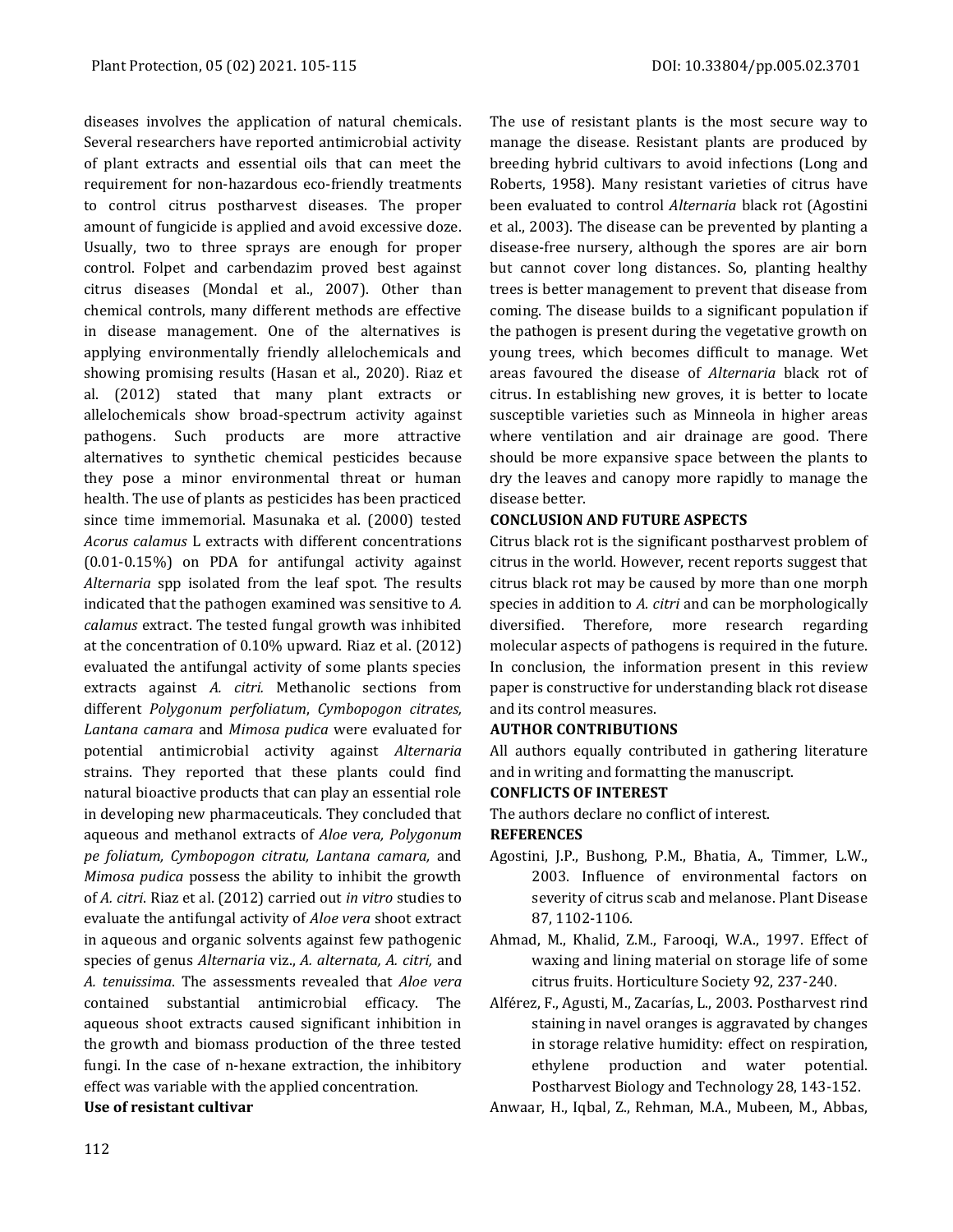A., Usman, H.M., Farhan, M., Sohail, M.A., Kiptoo, J.J., Iqbal, S., 2020. Evaluation of fungicides and biopesticides for the control of Alternaria black rot disease in citrus. Plant Cell Biotechnology and Molecular Biology 21, 118-126.

- Arras, G., Piga, A., 1995. *Thymus capitatus* essential oil reducing citrus fruit decay, Postharvest physiology and technology for horticultural commodities, , pp. 426-428.
- Berraf-Tebbal, A., Mahamedi, A.E., Aigoun-Mouhous, W., Špetík, M., Čechová, J., Pokluda, R., Baránek, M., Eichmeier, A., Alves, A., 2020. *Lasiodiplodia mitidjana* sp. nov. and other Botryosphaeriaceae species causing branch canker and dieback of *Citrus sinensis* in Algeria PloS one 15, 0232448.
- Bushong, P.M., Timmer, L.W., 2000. Evaluation of postinfection control of citrus scab and melanose with benomyl, fenbuconazole, and azoxystrobin. Plant Disease 84, 1246-1249.
- Canihos, Y., Erkilic, A., Timmer, L.W., 1997. First report of Alternaria brown spot of *Minneola tangelo* in Turkey. Plant Disease 81, 1214-1214.
- Canihos, Y., Peever, T.L., Timmer, L.W., 1999. Temperature, leaf wetness, and isolate effects on infection of *Minneola tangelo* leaves by Alternaria sp. Plant Disease 83, 429-433.
- Chen, K., Tian, Z., He, H., Long, C.A., Jiang, F., 2020. Bacillus species as potential biocontrol agents against citrus diseases. Biological Control 104419.
- Cobb, N.A., 1903. Letters on the disease of plants-Alternaria of the citrus tribe. The Agriculture Gazette of New South Wales 14, 955-986.
- Diepenbrock, L.M., Dewdney, M.M., Vashisth, T., 2020. 2020–2021 Florida Citrus Production Guide: Introduction, in: Florida, U.o. (Ed.), EDIS, Florida, pp. 1-3.
- Ellis, M.B., Subramanian, C.V., 1968. CMI descriptions of pathogenic fungi and bacteria, in: Commonwealth Mycological Institute, F.L., Kew, Surrey, UK. (Ed.). Commonwealth Mycological Institute Kew UK, Surrey UK, pp. 241-250.
- Farooqi, W.A., Shaukat, G.A., Malik, M.A., Ahmad, M.S., 1981. Studies on the inhibition of *Alternaria citri*  in stored citrus fruits, Proceedings of the annual meeting of the Florida State Horticultural Society (USA).
- Ferreira, F.V., Herrmann-Andrade, A.M., Calabrese, C.D., Bello, F., Vázquez, D., Musumeci, M.A., 2020.

Effectiveness of Trichoderma strains isolated from the rhizosphere of citrus tree to control *Alternaria alternata*, *Colletotrichum gloeosporioides* and *Penicillium digitatum* A21 resistant to pyrimethanil in post‐harvest oranges (*Citrus sinensis* L.(Osbeck) Journal of Applied Microbiology 129, 712-727.

- Gillespie, K.J., 1981. Chemical control of Fusarium and Alternaria rots in long term storage of citrus. Australian Government Department of Agriculture Australia, p. 81.
- Hasan, M.F., Islam, M.A., Sikdar, B., 2020. First report of *Serratia marcescens* associated with black rot of *Citrus sinensis* fruit, and evaluation of its biological control measures in Bangladesh. F1000Research 9(1371), 1371.
- Hendricks, K.E., Christman, M.C., Roberts, P.D., 2020. The effect of weather and location of fruit within the tree on the incidence and severity of citrus black spot on Fruit. Scientific Reports 10, 1-12.
- Iftikhar, Y., Bakhtawar, F., Hussain, I., Sajid, A., Mubeen, M., Ahmad, M., Zeshan, M.A.S., Fatima, N., Umer, M., Iqbal, S., 2020. Detection of *Spiroplasma citri*  causing citrus stubborn disease in Sargodha, Pakistan. International Journal of Botany Studies 5, 481-485.
- Jaouad, M., Moinina, A., Ezrari, S., Lahlali, R., 2020. Key pests and diseases of citrus trees with emphasis on root rot diseases: An overview. Moroccan Journal of Agricultural Sciences 1(3).
- Jeger, M.J., Plumbley, R.A., 1988. Post-harvest losses caused by anthracnose (*Colletotrichum gloeosporioides)* of tropical fruits and vegetables, Biodeterioration 7. Springer, pp. 642-646.
- Kaplan, H.J., Dave, B.A., 1980. The current status of Imazilil: a post harvest fungicide for citrus, Proceedings of the annual meeting of the Florida State Horticultural Society, Florida USA.
- Katoh, H., Isshiki, A., Masunaka, A., Yamamoto, H., Akimitsu, K., 2006. A virulence-reducing mutation in the postharvest citrus pathogen *Alternaria citri*. Phytopathology 96, 934-940.
- Kuramoto, T., Yamada, S., 1975. The influence of environmental factors on infection of citrus melanose caused by *Diaporthe citri* (Faw.) Wolf: Especially on the period of wetness, Bulletin of the Fruit Tree Research Station. Series B.

Long, J.K., Roberts, E.A., 1958. The phytotoxic and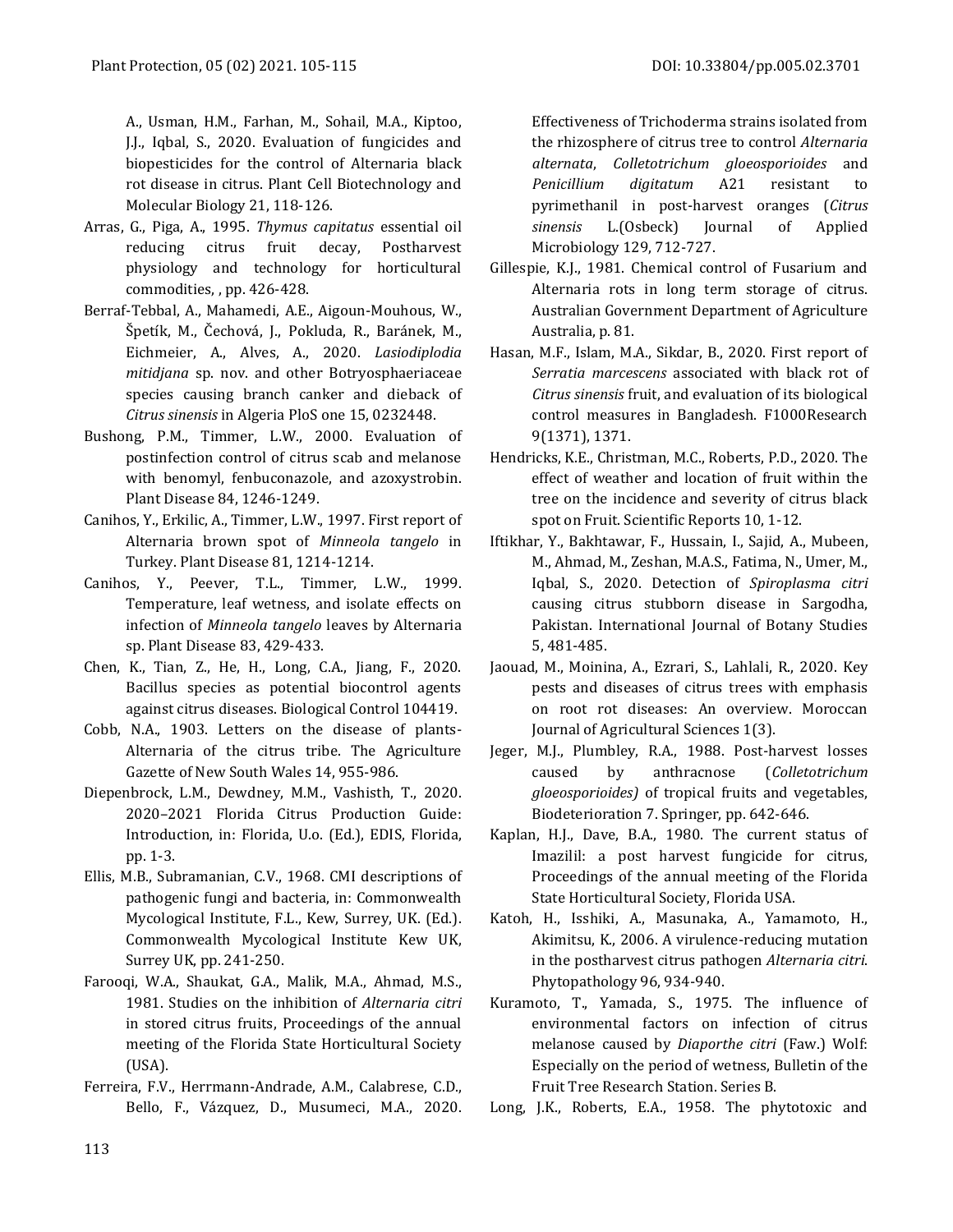fungicidal effects of sodium o-phenylphenate in controlling green mould wastage in oranges. Australian Journal of Agricultural Research 9, 609- 628.

- MacHardy, W.E., Gadoury, D.M., Gessler, C., 2001. Parasitic and biological fitness of *Venturia inaequalis*: relationship to disease management strategies. Plant Disease 85, 1036-1051.
- Masunaka, A., Tanaka, A., Tsuge, T., Peever, T.L., Timmer, L.W., Yamamoto, M., Yamamoto, H., Akimitsu, K., 2000. Distribution and characterization of AKT homologs in the tangerine pathotype of *Alternaria alternata*. Phytopathology 90, 762-768.
- Mills, W.D., 1947. Effects of sprays of lime sulfur and of elemental sulfur on apple in relation to yield. Cornell University Agricultural Experiment Station, Cornell University, New York, pp. 35-38.
- Miri, S.M., Salari, M., Ahmadpour, A., 2018. hysicochemical responses of 'kinnow'mandarins to wax and polyethylene covering during cold storage. Open Agriculture 3, 678-683.
- Mondal, S.N., Vicent, A., Reis, R.F., Timmer, L.W., 2007. Efficacy of pre-and postinoculation application of fungicides to expanding young citrus leaves for control of melanose, scab, and Alternaria brown spot. Plant Disease 91, 1600-1606.
- Mubeen, M., Arshad, H.M., Iftikhar, Y., Bilqees, I., Arooj, S., Saeed, H.M., 2015a. *In vitro* efficacy of antibiotics against *Xanthomonas axonopodis* pv. *citri* through inhabitation zone techniques. International Journal of Agriculture and Applied Sciences 7, 67- 71.
- Mubeen, M., Arshad, H.M., Iftikhar, Y., Irfan Ullah, M., and Bilqees, I., 2015b. Bio-chemical characterization of *Xanthomonas axonopodis* pv. *citri:* a gram negative bacterium causing citrus canker. . International Journal of Science and Nature 6, 151, 154.
- Nalumpang, S., Gotoh, Y., Tsuboi, H., Kenji, G., Yamamoto, H., Akimitsu, K., 2002. Functional characterization of citrus polygalacturonase-inhibiting protein. Journal of General Plant Pathology 68, 118-127.
- Naqvi, S.A.M.H., 2004. Diagnosis and management of pre and post-harvest diseases of citrus fruit, Diseases of Fruits and Vegetables Volume I. Springer, pp. 339-359.
- Neal, M.C., 1991. In gardens of Hawaii. . Bishop Museum Press, 924.
- Niaz, C.M., 2004. History and origin of Citrus fruits,

Proceedings of International Symposium Citric Agriculture Foundation Pakistan Islamabad, pp. 7- 10.

- Pampanagouda, B., 2000. Studies on anthracnose of grape caused by *Sphaceloma ampelinum*, M. Sc.(Agri.) Thesis.
- Peever, T.L., Su, G., Carpenter, B.L., Timmer, L.W., 2004. Molecular systematics of citrus-associated Alternaria species. Mycologia 96, 119-134.
- PHDEB, 2006. Production and trade analysis. Pakistan Horticultural Development and Export Board (PHDEB), Ministry of Commerce, Government of Pakistan.
- Riaz, T., Abbasi, A.M., Shahzadi, T., Ajaib, M., Khan, M.K., 2012. Phytochemical screening, free radical scavenging, antioxidant activity and phenolic content of *Dodonaea viscosa*. Journal of the Serbian Chemical Society 77, 423-435.
- Rippon, L.E., Morris, S.C., 1981. Guazatine control of sour rot in lemons, oranges and tangors under various storage conditions. Scientia Horticulturae 14, 245- 251.
- Rotem, J., 1994. The genus Alternaria: biology, epidemiology, and pathogenicity. American Phytopathological Society.
- Sadowsky, A., Kimchi, M., Oren, Y., Solel, Z., 2002. Occurrence and management of Alternaria brown spot in Israel. Phytoparasitica 30, 19-25.
- Sastry, M.N.L., Lingaraju, S., Naik, S.T., 1989. Efficacy of some fungicides in the control of anthracnose of grapevines. Pesticides 23, 29-30.
- Sawant, I.S., Sawant, S.D., 2006. Potential of *Trichoderma*  spp. and hot water treatment for control of grapevine anthracnose, International Symposium on Grape Production and Processing 785, pp. 301- 304.
- Sierotzki, H., Wullschleger, J., Gisi, U., 2000. Point mutation in cytochrome b gene conferring resistance to strobilurin fungicides in *Erysiphe graminis* f. sp. *tritici* field isolates. Pesticide Biochemistry and Physiology 68, 107-112.
- Singh. D., Jain, R.K., 2004. Post harvest microbial losses in distant marketing of kinnow. Plant Disease Research 19, 36-39.
- Smith, I.M., McNamara, D.G., Scott, P.R., Holderness, M., 1997. Quarantine Pests of Europe CAB International, University Press, Cambridge, Cambridge.